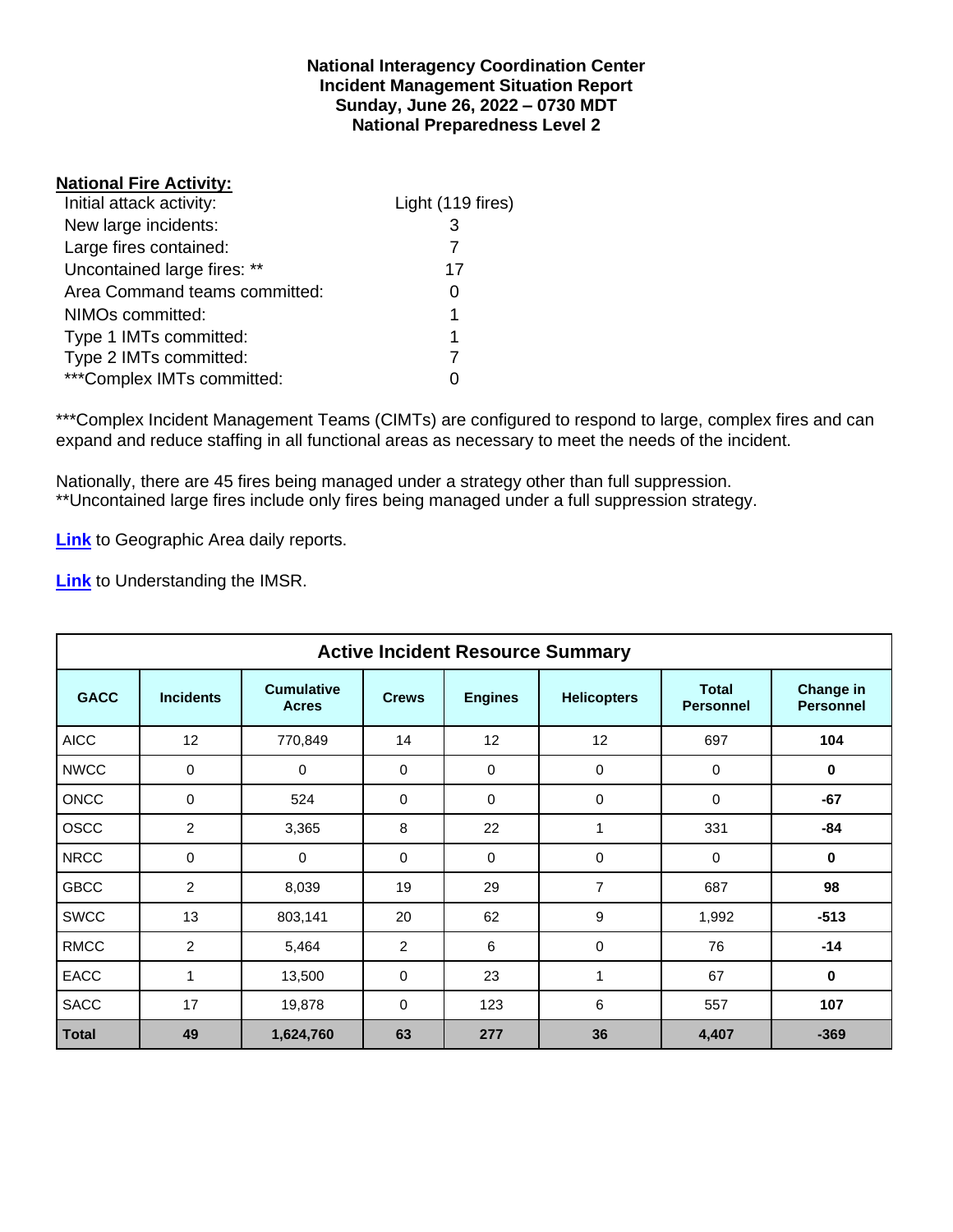| Alaska Area (PL 4)       |   |
|--------------------------|---|
| New fires:               | 5 |
| New large incidents:     |   |
| Uncontained large fires: | 2 |
| Type 2 IMTs committed:   | 2 |

**Lime Complex** (12 fires), Southwest Area, Alaska DOF. IMT 2 (AK Black Team). Fifty miles east of Chuathbaluk, AK. Grass, timber and brush. Active fire behavior with flanking, group torching and running. Numerous structures, communication and energy infrastructure threatened.

**Clear**, Fairbanks Area, Alaska DOF. IMT 2 (NW Team 10). Ten miles northwest of Anderson, AK. Brush and hardwood slash. Extreme fire behavior with short crown runs, crowning and running. Numerous residences threatened. Evacuations in effect.

**Sunset**, Tanana Zone, BLM. Forty-nine miles east of Tanana, AK. Timber. Extreme fire behavior with crowning.

**Sithylemenkat**, Tanana Zone, BLM. Forty-six miles southeast of Allakaket, AK. Timber and short grass. No new information. Last report unless new information is received.

**\* Minto Lakes**, Fairbanks Area, Alaska DOF. Nineteen miles north of Whittier, AK. Timber and hardwood litter. Extreme fire behavior with crowning and group torching. Residences threatened. Last narrative report unless significant activity occurs.

| <b>Incident Name</b>             | Unit                                                                                                     | <b>Size</b> |                | $\frac{0}{0}$ | Ctn/ | Est  |             | Personnel   |                | <b>Resources</b> |                |          | \$\$       | Origin     |
|----------------------------------|----------------------------------------------------------------------------------------------------------|-------------|----------------|---------------|------|------|-------------|-------------|----------------|------------------|----------------|----------|------------|------------|
|                                  |                                                                                                          | Acres       | Chge           |               | Comp |      | Total       | Chge        | Crw            | <b>Eng</b>       | Heli           | Lost     | <b>CTD</b> | Own        |
| Lime Complex                     | AK-SWS                                                                                                   | 542,800     | 14,540         | $\Omega$      | Comp | 7/16 | 230         | 15          | 3              | $\Omega$         | 4              | 8        | 3.8M       | <b>ST</b>  |
| Clear                            | AK-FAS                                                                                                   | 5.500       | 1.087          | 5             | Comp | 7/10 | 172         | 55          | 3              | 8                | $\overline{2}$ | $\Omega$ | 1.5M       | <b>ST</b>  |
| Sunset                           | AK-TAD                                                                                                   | 400         | $\mathbf 0$    | $\Omega$      | Ctn  | 8/31 | 12          | $\mathbf 0$ | $\Omega$       | $\Omega$         | $\Omega$       | $\Omega$ | 120K       | <b>BLM</b> |
| Sithylemenkat                    | AK-TAD                                                                                                   | 353         | $---$          | 40            | Ctn  | 6/30 | 28          | $---$       | 1              | $\Omega$         | $\Omega$       | $\Omega$ | 100K       | <b>BLM</b> |
| Hutlinana                        | AK-TAD                                                                                                   | 389         | 0              | 100           | Ctn  | ---  | 69          | 15          | 3              | $\Omega$         | 0              | $\Omega$ | 1.1M       | <b>ST</b>  |
|                                  | Large Fires Being Managed with a Strategy Other Than Full Suppression Without a Type 1 or 2 IMT Assigned |             |                |               |      |      |             |             |                |                  |                |          |            |            |
| * Minto Lakes                    | AK-FAS                                                                                                   | 6.800       | ---            | $\Omega$      | Comp | 7/25 | 5           | $---$       | $\Omega$       | $\overline{c}$   | 0              | $\Omega$ | 27K        | <b>ST</b>  |
| <b>Central Creek</b><br>Airstrip | AK-DAS                                                                                                   | 2,995       | $\Omega$       | 0             | Comp | 7/20 | $\Omega$    | $-6$        | $\Omega$       | $\Omega$         | $\Omega$       | $\Omega$ | 55K        | <b>ST</b>  |
| Hog Butte                        | AK-TAD                                                                                                   | 70,152      | $---$          | $\Omega$      | Comp | 6/30 | $\Omega$    | $---$       | $\Omega$       | $\Omega$         | $\Omega$       | $\Omega$ | 410K       | <b>ST</b>  |
| Apoon Pass                       | AK-GAD                                                                                                   | 84,138      | ---            | $\Omega$      | Comp | 8/10 | $\mathbf 0$ | ---         | 0              | $\Omega$         | $\Omega$       | $\Omega$ | 54K        | <b>FWS</b> |
| Melozitna                        | AK-GAD                                                                                                   | 2.247       | ---            | $\Omega$      | Comp | 8/24 | $\Omega$    | ---         | $\Omega$       | $\Omega$         | 0              | $\Omega$ | 20K        | <b>BLM</b> |
| Fish                             | AK-TAD                                                                                                   | 166         | $\overline{a}$ | 1             | Comp | 8/30 | 73          | $---$       | $\overline{2}$ | $\overline{c}$   | $\overline{c}$ | $\Omega$ | 2M         | <b>BLM</b> |
| Curky                            | AK-TAD                                                                                                   | 2,524       | ---            | 0             | Comp | 8/31 | $\Omega$    | $---$       | $\Omega$       | $\Omega$         | $\Omega$       | $\Omega$ | <b>NR</b>  | <b>BLM</b> |
| Paddle                           | AK-UYD                                                                                                   | 1,944       | $---$          | 0             | Comp | 8/31 | $\mathbf 0$ | $---$       | $\Omega$       | $\Omega$         | $\Omega$       | $\Omega$ | <b>NR</b>  | <b>FWS</b> |
| <b>Boatman</b>                   | AK-UYD                                                                                                   | 1,334       | ---            | 0             | Comp | 8/31 | $\mathbf 0$ | ---         | $\Omega$       | $\Omega$         | $\Omega$       | $\Omega$ | <b>NR</b>  | <b>BLM</b> |
| <b>Fish Creek</b>                | AK-TAD                                                                                                   | 1.054       | ---            | $\Omega$      | Comp | 8/31 | $\Omega$    | ---         | 0              | $\Omega$         | $\Omega$       | $\Omega$ | <b>NR</b>  | <b>ST</b>  |
| Lansing Creek                    | AK-UYD                                                                                                   | 443         | ---            | $\Omega$      | Comp | 8/31 | $\mathbf 0$ | $---$       | $\Omega$       | $\Omega$         | $\Omega$       | $\Omega$ | <b>NR</b>  | <b>FWS</b> |
| <b>Schilling Creek</b>           | AK-UYD                                                                                                   | 430         | $---$          | $\Omega$      | Comp | 8/31 | $\mathbf 0$ | ---         | 0              | $\Omega$         | $\Omega$       | $\Omega$ | 50K        | <b>BLM</b> |
| North Fork                       | AK-UYD                                                                                                   | 373         | ---            | 0             | Comp | 8/31 | 0           | $---$       | $\Omega$       | $\Omega$         | $\Omega$       | $\Omega$ | <b>NR</b>  | <b>BLM</b> |
| Douglas                          | AK-UYD                                                                                                   | 364         | ---            | $\Omega$      | Comp | 8/31 | 0           | ---         | 0              | $\Omega$         | $\Omega$       | $\Omega$ | <b>NR</b>  | <b>BLM</b> |
| Donut                            | AK-TAD                                                                                                   | 157         | ---            | 0             | Comp | 8/31 | $\Omega$    | ---         | 0              | 0                | 0              | $\Omega$ | <b>NR</b>  | <b>BLM</b> |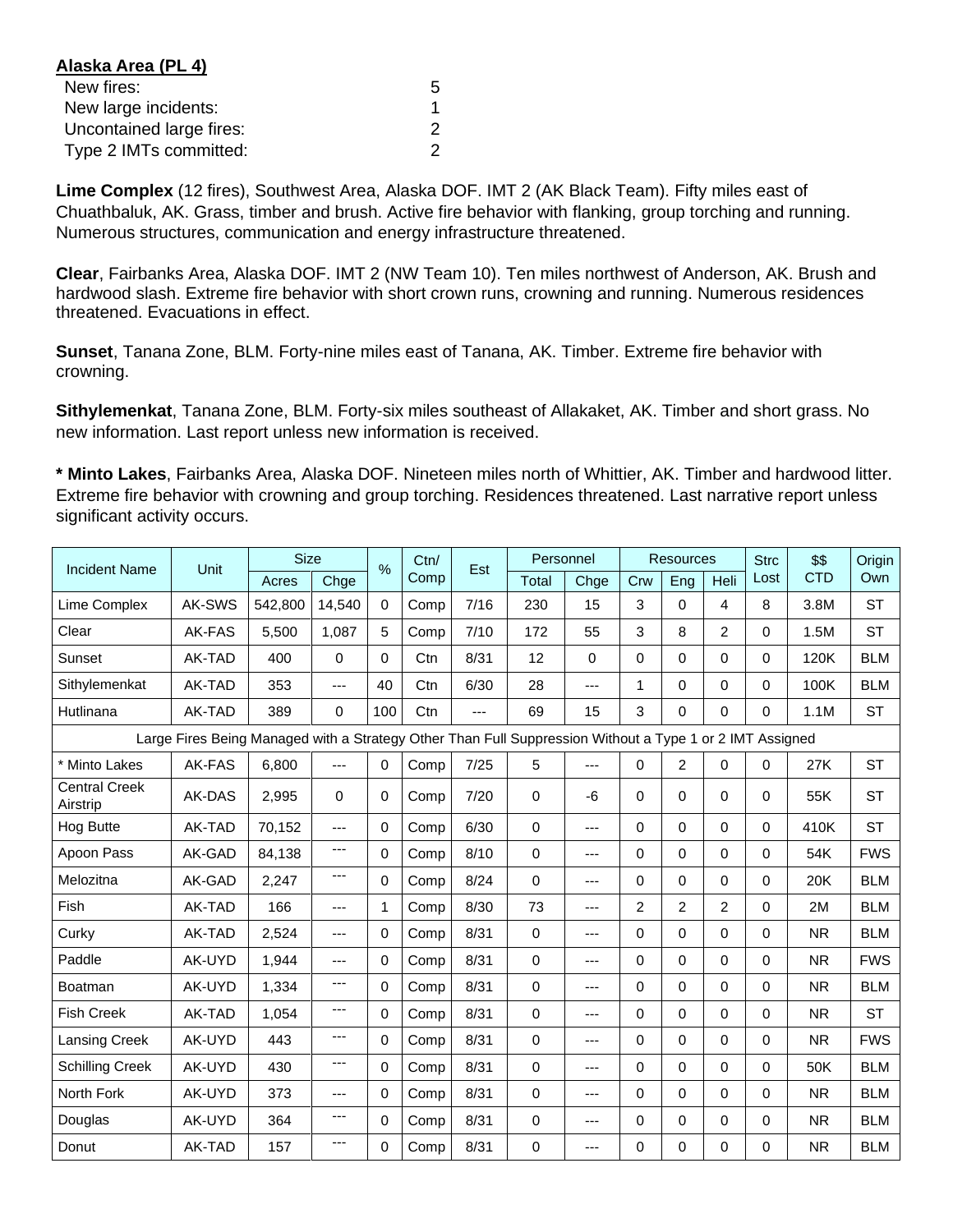| <b>Incident Name</b>    | Unit   | <b>Size</b> |       | $\frac{0}{0}$ | Ctn/ | Est   | Personnel |       |          | <b>Resources</b> |          | <b>Strc</b> | \$\$       | Origin     |
|-------------------------|--------|-------------|-------|---------------|------|-------|-----------|-------|----------|------------------|----------|-------------|------------|------------|
|                         |        | Acres       | Chge  |               | Comp |       | Total     | Chge  | Crw      | Eng              | Heli     | Lost        | <b>CTD</b> | Own        |
| Tatlawiksuk             | AK-SWS | 130.194     | $---$ | 0             | Comp | 10/31 | $\Omega$  | ---   | 0        | 0                | 0        | $\Omega$    | 8K         | <b>ST</b>  |
| Fourth of July<br>Creek | AK-SWS | 51,146      | ---   | 0             | Comp | 10/31 | 0         | ---   | 0        | 0                | 0        | $\Omega$    | 18K        | <b>ST</b>  |
| <b>Iowithla River</b>   | AK-SWS | 36,559      | ---   | 0             | Comp | 10/31 | $\Omega$  | ---   | 0        | 0                | 0        | $\Omega$    | 57K        | <b>ST</b>  |
| Kokwok                  | AK-SWS | 31,497      | ---   | 0             | Comp | 10/31 | $\Omega$  | ---   | 0        | 0                | 0        | $\Omega$    | 2.5K       | <b>ST</b>  |
| Sawpit Creek            | AK-SWS | 23,580      | ---   | 0             | Comp | 10/31 | 0         | ---   | 0        | $\Omega$         | 0        | $\Omega$    | 55K        | <b>ST</b>  |
| Submarine<br>Creek      | AK-SWS | 22,945      | ---   | $\Omega$      | Comp | 10/31 | $\Omega$  | ---   | 0        | 0                | $\Omega$ | 24          | 163K       | <b>ST</b>  |
| <b>Contact Creek</b>    | AK-SWS | 10,322      | ---   | $\Omega$      | Comp | 10/31 | 0         | $---$ | $\Omega$ | 0                | $\Omega$ | $\Omega$    | 25K        | <b>NPS</b> |
| <b>Pauls Creek</b>      | AK-SWS | 10,057      | ---   | 0             | Comp | 10/31 | 0         | ---   | 0        | 0                | 0        | $\Omega$    | 2K         | <b>ST</b>  |
| <b>Tuklung River</b>    | AK-SWS | 6,163       | ---   | 0             | Comp | 10/31 | 0         | ---   | 0        | $\mathbf{0}$     | $\Omega$ | $\Omega$    | 4K         | <b>FWS</b> |
| <b>Fork Creek</b>       | AK-SWS | 2,244       | ---   | $\Omega$      | Comp | 10/31 | $\Omega$  | ---   | $\Omega$ | $\mathbf{0}$     | $\Omega$ | $\Omega$    | 5K         | <b>FWS</b> |
| Ongoke River            | AK-SWS | 1,426       | ---   | $\Omega$      | Comp | 10/31 | $\Omega$  | ---   | $\Omega$ | 0                | $\Omega$ | $\Omega$    | 18.4K      | <b>FWS</b> |
| Adak                    | AK-SWS | 919         | ---   | 0             | Comp | 10/31 | 0         | ---   | 0        | $\mathbf{0}$     | $\Omega$ | $\Omega$    | NR.        | <b>FWS</b> |
| <b>Ongivinuk River</b>  | AK-SWS | 735         | ---   | 10            | Comp | 10/31 | 0         | ---   | 0        | $\Omega$         | 0        | $\Omega$    | 2K         | <b>ST</b>  |
| Ponglevik River         | AK-SWS | 629         | ---   | 0             | Comp | 10/31 | $\Omega$  | ---   | $\Omega$ | 0                | 0        | $\Omega$    | 3.5K       | <b>FWS</b> |
| <b>Bitzshitini</b>      | AK-TAD | 8,538       | 6,472 | 100           | Comp | ---   | 8         | ---   | $\Omega$ | 0                | 0        | $\Omega$    | 11K        | <b>BLM</b> |
| Chitanana               | AK-TAD | 13.363      | 6,532 | 100           | Comp | ---   | 12        | $-62$ | $\Omega$ | 0                | 0        | $\Omega$    | <b>NR</b>  | <b>ST</b>  |

## **Southwest Area (PL 2)**

| New fires:               | 24 |
|--------------------------|----|
| New large incidents:     |    |
| Uncontained large fires: |    |
| NIMOs committed:         |    |
| Type 1 IMTs committed:   |    |
| Type 2 IMTs committed:   |    |

**Pipeline**, Coconino NF, USFS. Transfer of command from IMT 1 (GB Team 2) back to the local unit will occur tomorrow. IMT is also managing the Haywire fire. Five miles north of Flagstaff, AZ. Timber, brush and grass. Minimal fire behavior with creeping and smoldering. Area, road and trail closures in effect. Precipitation occurred over the fire area yesterday.

**Haywire**, Coconino NF, USFS. Seventeen miles northeast of Flagstaff, AZ. Timber, brush and short grass. Minimal fire behavior with creeping and smoldering. Area, road and trail closures in effect. Precipitation occurred over the fire area yesterday.

**Black**, Gila NF, USFS. Transfer of command from IMT 2 (SW Team 4) back to the local unit will occur tomorrow. Twenty-four miles north of Mimbres, NM. Grass and timber. Minimal fire behavior with backing, creeping and smoldering. Area, road and trail closures in effect. Precipitation occurred over the fire area yesterday.

**Hermits Peak**, Santa Fe NF, USFS. NIMO (Team 2) and IMT 2 (SW Team 5) and IMT 2 (SW Team 3). IMT 2 (GB Team 7) mobilizing. Twelve miles northwest of Las Vegas, NM. Hardwood litter, timber and light slash. Minimal fire behavior with smoldering. Area, road and trail closures in effect.

**Contreras**, Papago Agency, BIA. Fifteen miles northeast of Topawa, AZ. Brush and short grass. Minimal fire behavior with smoldering. Road and trail closures in effect. Precipitation occurred over the fire area yesterday.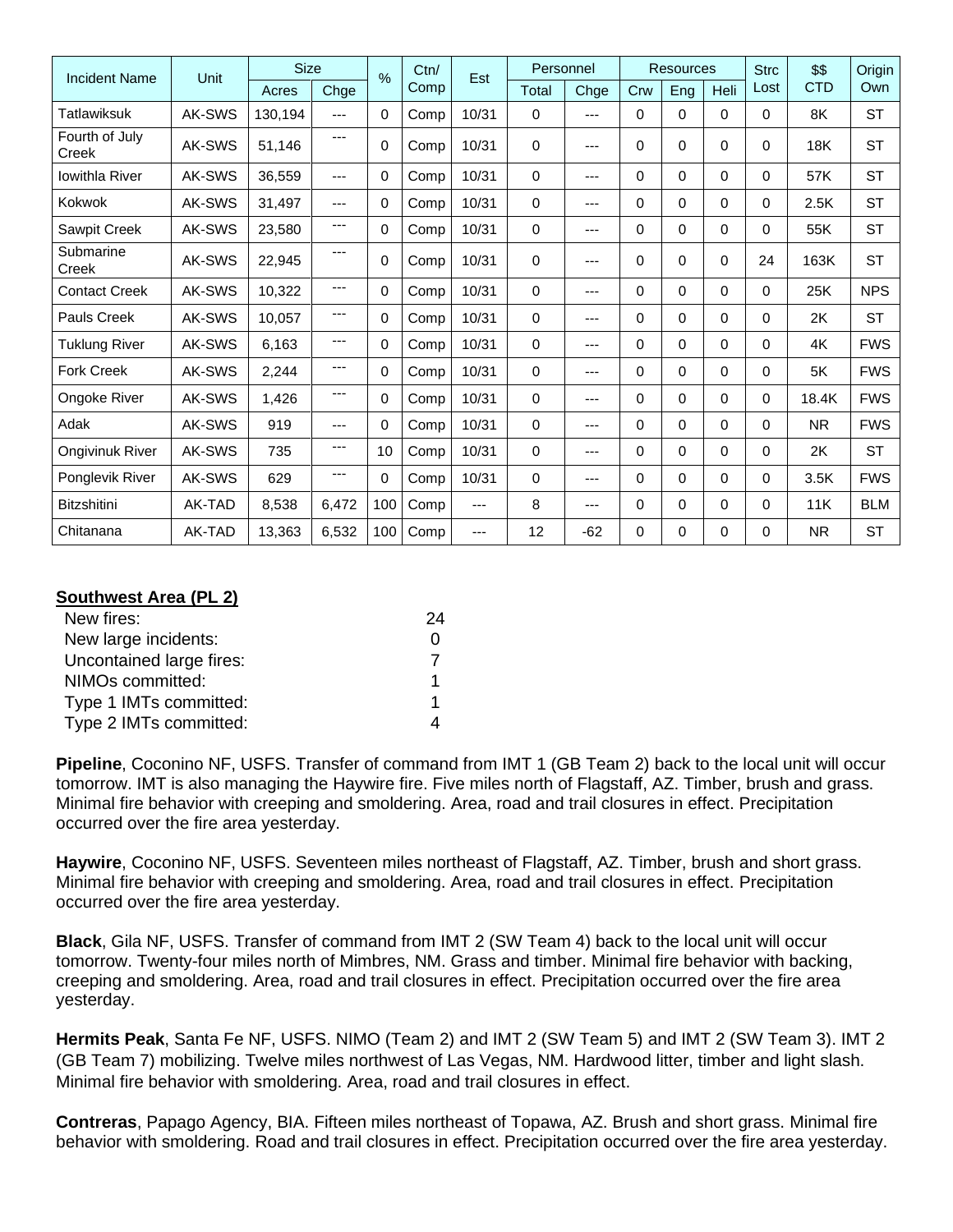**Hog Spring**, Apache-Sitgreaves NF, USFS. Ten miles east of Show Low, AZ. Timber and short grass. No new information.

**Fish**, Apache-Sitgreaves NF, USFS. Twenty miles southwest of Alpine, AZ. Timber and medium slash. No new information. Last report unless new information is received.

| <b>Incident Name</b> | <b>Unit</b>   |         | <b>Size</b> | %   | Ctn/ | Est   |       | Personnel |     | <b>Resources</b> |             | <b>Strc</b> | \$\$       | Origin     |
|----------------------|---------------|---------|-------------|-----|------|-------|-------|-----------|-----|------------------|-------------|-------------|------------|------------|
|                      |               | Acres   | Chge        |     | Comp |       | Total | Chge      | Crw | Eng              | <b>Heli</b> | Lost        | <b>CTD</b> | Own        |
| Pipeline             | AZ-COF        | 26,532  | 0           | 90  | Ctn  | 7/31  | 175   | -99       | 2   | 5                | 5           | ົ           | 15.3M      | <b>FS</b>  |
| Haywire              | AZ-COF        | 5,575   | 0           | 95  | Ctn  | 7/15  | 24    | $-28$     | 0   | 3                | $\Omega$    | 0           | 1.8M       | FS         |
| <b>Black</b>         | NM-GNF        | 325,133 | 0           | 70  | Ctn  | 7/17  | 323   | $-168$    |     |                  |             | 5           | 57M        | FS         |
| <b>Hermits Peak</b>  | <b>NM-SNF</b> | 341,735 | 0           | 85  | Ctn  | 7/31  | 281.ا | $-142$    | 13  | 39               | 2           | 903         | 261M       | FS         |
| Contreras            | AZ-PPA        | 29.482  | 0           | 90  | Ctn  | 7/3   | 49    | $-46$     |     | 3                |             | 4           | 13.3M      | <b>BIA</b> |
| Hog Spring           | AZ-ASF        | 461     | ---         | 49  | Ctn  | 6/30  | 26    | $---$     | 0   | 6                | $\Omega$    | 0           | 30K        | FS         |
| Fish                 | AZ-ASF        | 3.704   | ---         | 50  | Ctn  | 7/31  | 16    | $---$     |     | и                | $\Omega$    |             | 60K        | FS         |
| Raspberry            | AZ-CNF        | 413     | 0           | 100 | Ctn  | $---$ | 24    | -1        |     | 0                | $\Omega$    |             | 980K       | FS         |

CNF – Coronado NF, USFS

| Great Basin Area (PL 2)  |    |
|--------------------------|----|
| New fires:               | 11 |
| New large incidents:     |    |
| Uncontained large fires: |    |
| Type 2 IMTs committed:   |    |

**Left Fork**, Dixie NF, USFS. IMT 2 (GB Team 6). Eight miles northeast of Alton, UT. Timber and heavy slash. Minimal fire behavior with smoldering, creeping and single tree torching. Structures threatened. Area, road and trail closures in effect. Precipitation occurred over the fire area yesterday.

| <b>Incident Name</b> | Unit          |           | <b>Size</b> | $\%$ | Ctn/ | Est  | Personnel |       | <b>Resources</b> |     |      | <b>Strc</b> | \$\$ | Origin      |
|----------------------|---------------|-----------|-------------|------|------|------|-----------|-------|------------------|-----|------|-------------|------|-------------|
|                      |               | Acres     | Chge        |      | Comp |      | Total     | Chge  | Crw              | Eng | Heli | Lost        | CTD  | Own         |
| Left Fork            | UT-DIF        | .259<br>4 | 18          |      | Ctn  | 8/1  | 652       | 63    | 19               | 23  |      |             | ہ.4M | FS          |
| * Medley             | <b>ID-CAX</b> | 571       | $---$       | 100  | Ctn  | $--$ | 35        | $---$ |                  |     |      |             | 120K | <b>CNTY</b> |

CAX – Cassia County

| Southern Area (PL 2)     |    |
|--------------------------|----|
| New fires:               | 11 |
| New large incidents:     |    |
| Uncontained large fires: |    |

**Dempsey**, Texas A&M Forest Service. Started on private land 7 miles west of Mineral Wells, TX. Extreme fire behavior with short crown runs, group torching and single tree torching. Numerous structures threatened. Evacuations, area and road closures in effect.

**\* Pineland Drive**, Texas A&M Forest Service. Started on private land five miles northeast of Trinity, TX. Timber. Extreme fire behavior with crowning, torching and spotting. Residences threatened. Road closures in effect.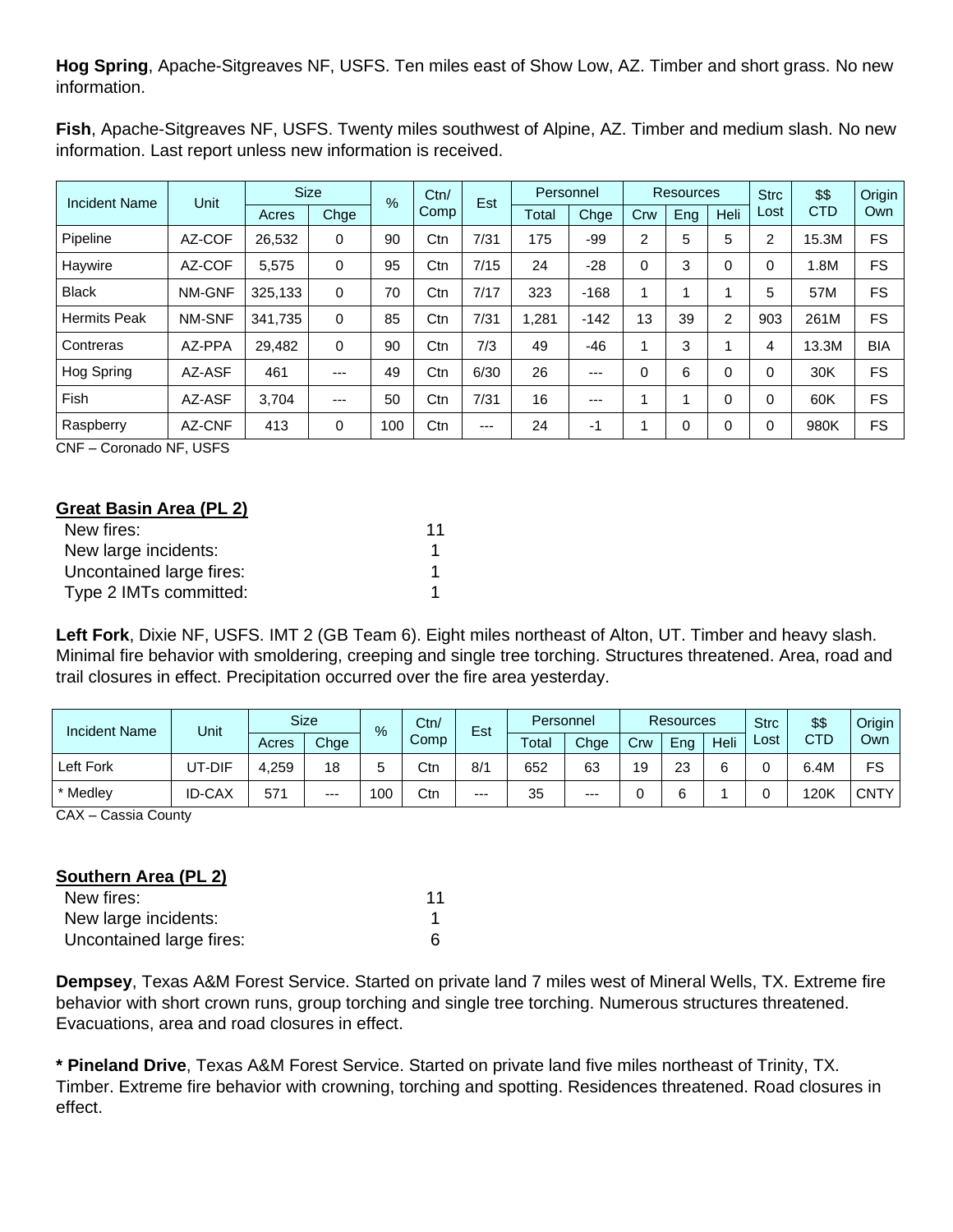**Finley**, Oklahoma DOF. Seven miles southwest of Selman, OK. Timber and tall grass. Moderate fire behavior with wind-driven runs and spotting. Residences threatened.

**Archer**, Texas A&M Forest Service. Started on private land six miles southwest of Horseshoe Bay, TX. Brush and tall grass. Moderate fire behavior with creeping and smoldering.

**Ferebee Road**, North Carolina Forest Service. Five miles northeast of Rodanthe, North Carolina. Southern rough. Moderate fire behavior with creeping.

| Coffee Hwy, Georgia Forestry Commission. Ten miles east of Alma, GA. Timber. No new information. |  |
|--------------------------------------------------------------------------------------------------|--|
|--------------------------------------------------------------------------------------------------|--|

| <b>Incident Name</b>     | Unit                                                                                                     |        | <b>Size</b> | $\%$ |      | Est        | Personnel |        | <b>Resources</b> |     |      | <b>Strc</b> | \$\$       | Origin     |
|--------------------------|----------------------------------------------------------------------------------------------------------|--------|-------------|------|------|------------|-----------|--------|------------------|-----|------|-------------|------------|------------|
|                          |                                                                                                          | Acres  | Chge        |      | Comp |            | Total     | Chge   | Crw              | Eng | Heli | Lost        | <b>CTD</b> | Own        |
| Dempsey                  | <b>TX-TXS</b>                                                                                            | 11.598 | 5.098       | 12   | Ctn  | 6/30       | 213       | 83     | 0                | 51  | 3    |             | NR.        | PRI        |
| <b>Pineland Drive</b>    | <b>TX-TXS</b>                                                                                            | 150    | $---$       | 70   | Ctn  | 6/30       | 45        | $---$  | 0                | 10  |      | $\Omega$    | NR.        | PRI        |
| Finley                   | OK-OKS                                                                                                   | 0.600  | $\Omega$    | 45   | Ctn  | 6/27       | 46        | $-104$ | 0                | 17  | 0    | $\Omega$    | 106K       | <b>ST</b>  |
| Archer                   | <b>TX-TXS</b>                                                                                            | 463    | 13          | 80   | Ctn  | 6/29       | 46        | 16     | 0                | 8   | 0    | $\Omega$    | NR.        | PRI        |
| Ferebee Road             | <b>NC-NCS</b>                                                                                            | 1.245  | 144         | 12   | Ctn  | 7/31       | 80        |        | 0                | 12  | 2    | 0           | 145K       | <b>ST</b>  |
| Coffee Hwy               | GA-GAS                                                                                                   | 163    | ---         | 99   | Ctn  | 6/28       | 16        | $---$  | 0                | 5   | 0    | 0           | 28K        | <b>ST</b>  |
|                          | Large Fires Being Managed with a Strategy Other Than Full Suppression Without a Type 1 or 2 IMT Assigned |        |             |      |      |            |           |        |                  |     |      |             |            |            |
| St. Catherines<br>Island | GA-GAS                                                                                                   | 2,213  | 13          | 70   | Comp | 6/28       | 22        | $-4$   | 0                |     | 0    | $\Omega$    | 175K       | <b>ST</b>  |
| Andrea Lea               | <b>FL-APQ</b>                                                                                            | 415    | ---         | 85   | Comp | <b>UNK</b> | 3         | $---$  | 0                |     | 0    | $\Omega$    | 4K         | <b>DOD</b> |

APQ – Avon Park AFB, DOD

## **Southern California Area (PL 3)**

| New fires:               | 26 |
|--------------------------|----|
| New large incidents:     |    |
| Uncontained large fires: |    |

**Thunder**, Kern County Fire Department. Thirty miles southeast of Bakersfield, CA. Brush and tall grass. Minimal fire behavior with creeping and smoldering. Area and road closures in effect.

| <b>Incident Name</b> | Unit          |       | <b>Size</b> | %  | Ctn/ | $\overline{\phantom{0}}$<br>Est | Personnel   |      |     | <b>Resources</b> |      | <b>Strc</b> | \$\$ | Origin |
|----------------------|---------------|-------|-------------|----|------|---------------------------------|-------------|------|-----|------------------|------|-------------|------|--------|
|                      |               | Acres | Chge        |    | Comp |                                 | $\tau$ otal | Chge | Crw | End              | Heli | ∟ost        | CTD  | Own    |
| Thunder              | <b>CA-KRN</b> | 2,500 | າາ<br>∠∠    | 96 | Ctn  | 6/26                            | 244         | -84  |     | 20               |      |             | ΝR   | C&L    |

### **Rocky Mountain Area (PL 2)**

| New fires:               |  |
|--------------------------|--|
| New large incidents:     |  |
| Uncontained large fires: |  |

| <b>Incident Name</b> | Unit   |       | <b>Size</b> | Ctn/<br>$\%$ |      | $\overline{\phantom{0}}$<br>Est |       | Personnel                |     | <b>Resources</b> |      |      | \$\$ | Origin     |
|----------------------|--------|-------|-------------|--------------|------|---------------------------------|-------|--------------------------|-----|------------------|------|------|------|------------|
|                      |        | Acres | Chge        |              | Comp |                                 | Total | Chge                     | Crw | Ena              | Heli | ∟ost | CTD  | Own        |
| West SF              | SD-RBA | 3.810 |             | 00           | Ctn  | $---$                           | 41    | $\overline{\phantom{a}}$ |     |                  |      |      | 900K | <b>BIA</b> |

RBA – Rosebud Agency, BIA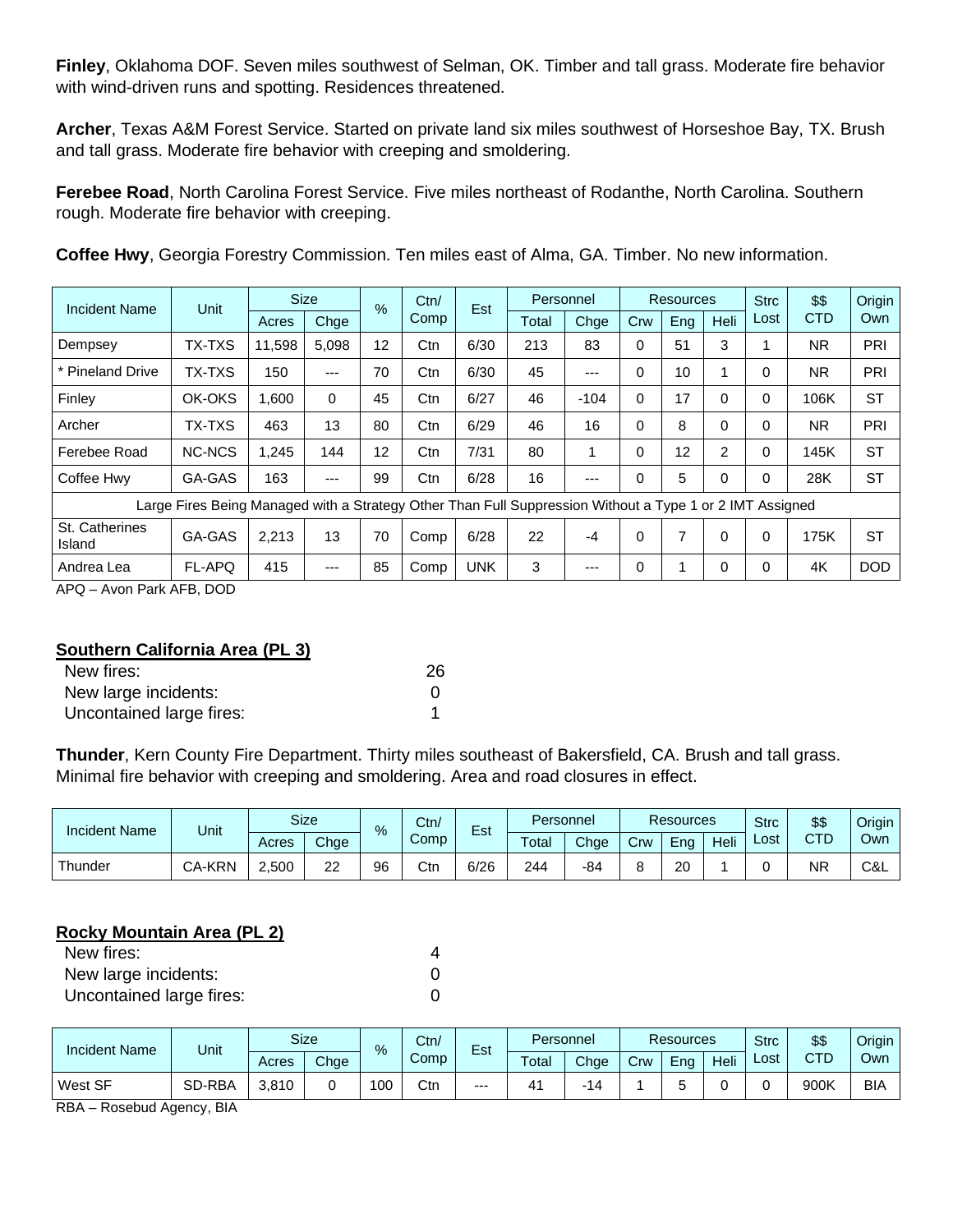# **Northern California Area (PL 2)**

| New fires:               | 32 |
|--------------------------|----|
| New large incidents:     |    |
| Uncontained large fires: |    |

| <b>Incident Name</b> | Unit   | <b>Size</b><br>$\%$ |      | Ctn/<br>-<br>Est |      | Personnel |       | <b>Resources</b> |     |     | <b>Strc</b> | \$\$ | Origin |           |
|----------------------|--------|---------------------|------|------------------|------|-----------|-------|------------------|-----|-----|-------------|------|--------|-----------|
|                      |        | Acres               | Chge |                  | Comp |           | Total | Chge             | Crw | Ena | Heli        | ∟ost | CTD    | Own       |
| CA-SCU-004555        | CA-SCL | 524                 |      | 00               | Ctn  | $--$      |       | -30              |     |     |             |      | 400K   | <b>ST</b> |

SCU – Santa Clara Unit, Cal Fire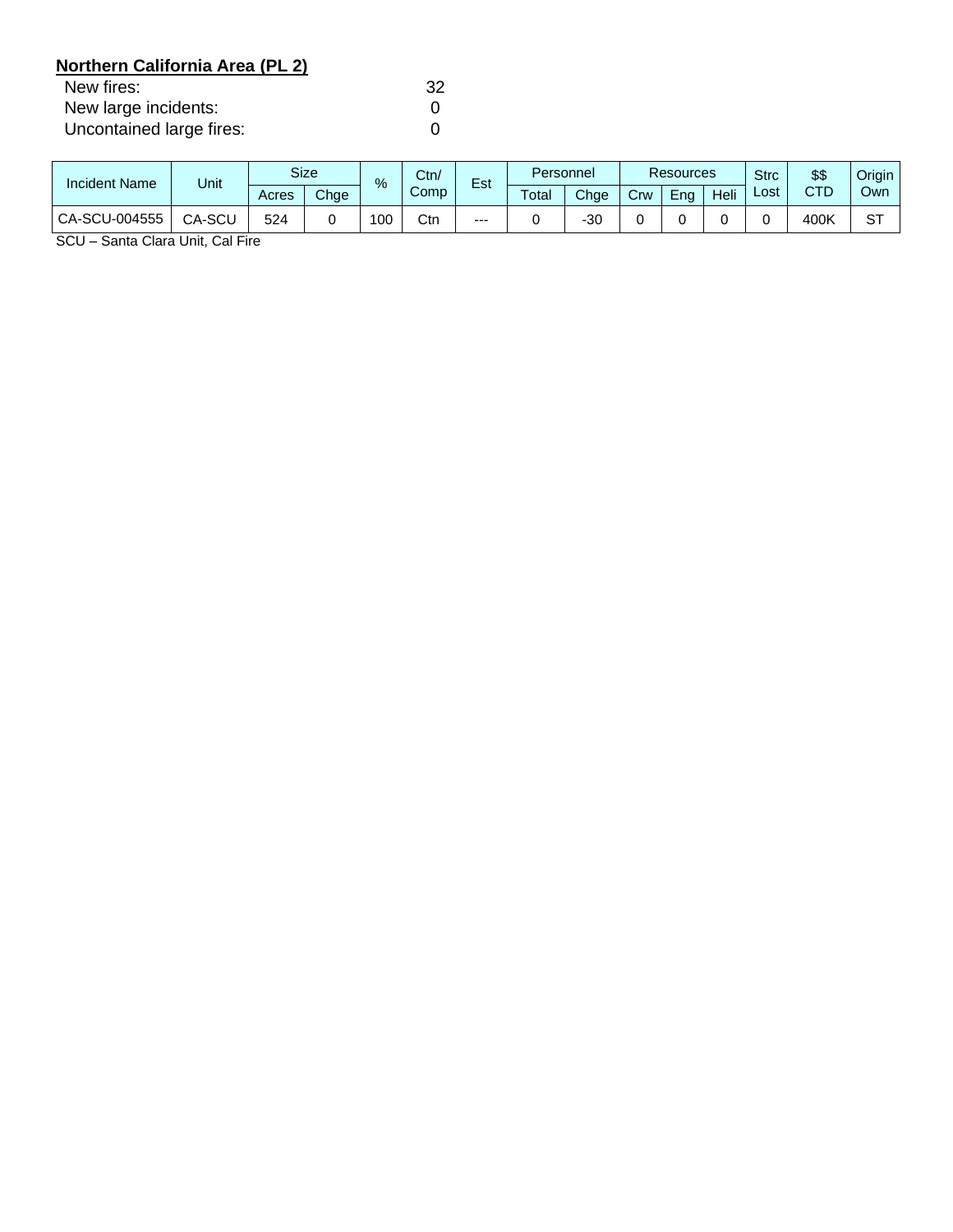| Area                     |              | <b>BIA</b>       | <b>BLM</b>     | <b>FWS</b>       | <b>NPS</b>       | ST/OT          | <b>USFS</b>    | <b>TOTAL</b>            |
|--------------------------|--------------|------------------|----------------|------------------|------------------|----------------|----------------|-------------------------|
|                          | <b>FIRES</b> | 0                | 2              | $\mathbf 0$      | $\mathbf 0$      | 3              | $\overline{0}$ | 5                       |
| Alaska Area              | <b>ACRES</b> | $\boldsymbol{0}$ | 7,285          | $\boldsymbol{0}$ | $\mathbf 0$      | 26,996         | $\mathbf 0$    | 34,281                  |
| Northwest Area           | <b>FIRES</b> | 3                | $\mathbf 0$    | $\mathbf 0$      | $\mathbf 0$      | $\mathbf{1}$   | $\mathbf{1}$   | 5                       |
|                          | <b>ACRES</b> | $\overline{2}$   | $\pmb{0}$      | $\pmb{0}$        | $\boldsymbol{0}$ | $\overline{0}$ | $\pmb{0}$      | $\overline{2}$          |
| Northern California Area | <b>FIRES</b> | $\mathsf 0$      | $\mathbf{1}$   | $\mathbf 0$      | $\pmb{0}$        | 30             | $\mathbf{1}$   | 32                      |
|                          | <b>ACRES</b> | $\boldsymbol{0}$ | $\pmb{0}$      | $\pmb{0}$        | $\pmb{0}$        | 128            | $\mathbf 0$    | 128                     |
| Southern California Area | <b>FIRES</b> | $\boldsymbol{0}$ | $\pmb{0}$      | $\pmb{0}$        | $\pmb{0}$        | 22             | $\overline{4}$ | 26                      |
|                          | <b>ACRES</b> | $\boldsymbol{0}$ | $\pmb{0}$      | $\pmb{0}$        | $\boldsymbol{0}$ | 51             | $\mathbf 0$    | 51                      |
| Northern Rockies Area    | <b>FIRES</b> | $\mathbf 0$      | $\overline{0}$ | $\mathbf 0$      | $\mathbf 0$      | $\overline{0}$ | $\mathbf{1}$   | $\mathbf{1}$            |
|                          | <b>ACRES</b> | $\boldsymbol{0}$ | $\pmb{0}$      | $\pmb{0}$        | $\boldsymbol{0}$ | $\pmb{0}$      | $\mathbf 0$    | $\bf{0}$                |
| <b>Great Basin Area</b>  | <b>FIRES</b> | $\mathbf 0$      | 5              | $\mathbf 0$      | $\mathbf 0$      | 5              | $\mathbf{1}$   | 11                      |
|                          | <b>ACRES</b> | $\boldsymbol{0}$ | 51             | $\pmb{0}$        | $\pmb{0}$        | 342            | $\mathbf 0$    | 393                     |
| Southwest Area           | <b>FIRES</b> | $\overline{2}$   | 3              | $\mathbf 0$      | $\mathbf 0$      | $\mathbf 0$    | 19             | 24                      |
|                          | <b>ACRES</b> | $\mathbf{1}$     | $\overline{0}$ | $\overline{0}$   | $\overline{0}$   | $\overline{0}$ | 9              | 11                      |
| Rocky Mountain Area      | <b>FIRES</b> | $\mathbf 0$      | $\mathbf 0$    | $\overline{0}$   | $\mathbf 0$      | $\overline{2}$ | $\overline{2}$ | $\overline{\mathbf{4}}$ |
|                          | <b>ACRES</b> | $\pmb{0}$        | $\pmb{0}$      | $\pmb{0}$        | $\pmb{0}$        | $\mathbf 0$    | $\mathbf 0$    | $\mathbf 0$             |
| Eastern Area             | <b>FIRES</b> | $\pmb{0}$        | $\pmb{0}$      | $\mathsf 0$      | $\mathbf 0$      | $\mathbf 0$    | $\mathbf 0$    | $\mathbf 0$             |
|                          | <b>ACRES</b> | $\pmb{0}$        | $\pmb{0}$      | $\pmb{0}$        | $\pmb{0}$        | $\pmb{0}$      | $\pmb{0}$      | $\pmb{0}$               |
| Southern Area            | <b>FIRES</b> | $\boldsymbol{0}$ | $\mathbf 0$    | $\mathbf 0$      | $\mathbf 0$      | 10             | $\mathbf{1}$   | 11                      |
|                          | <b>ACRES</b> | $\mathbf 0$      | $\pmb{0}$      | $\boldsymbol{0}$ | $\boldsymbol{0}$ | 68             | $\overline{0}$ | 68                      |
| <b>TOTAL FIRES:</b>      |              | $5\phantom{.0}$  | 11             | $\mathbf 0$      | $\mathbf 0$      | 73             | 30             | 119                     |
| <b>TOTAL ACRES:</b>      |              | 3                | 7,336          | $\pmb{0}$        | $\pmb{0}$        | 27,585         | 10             | 34,934                  |

# **Fires and Acres Yesterday (by Protection):**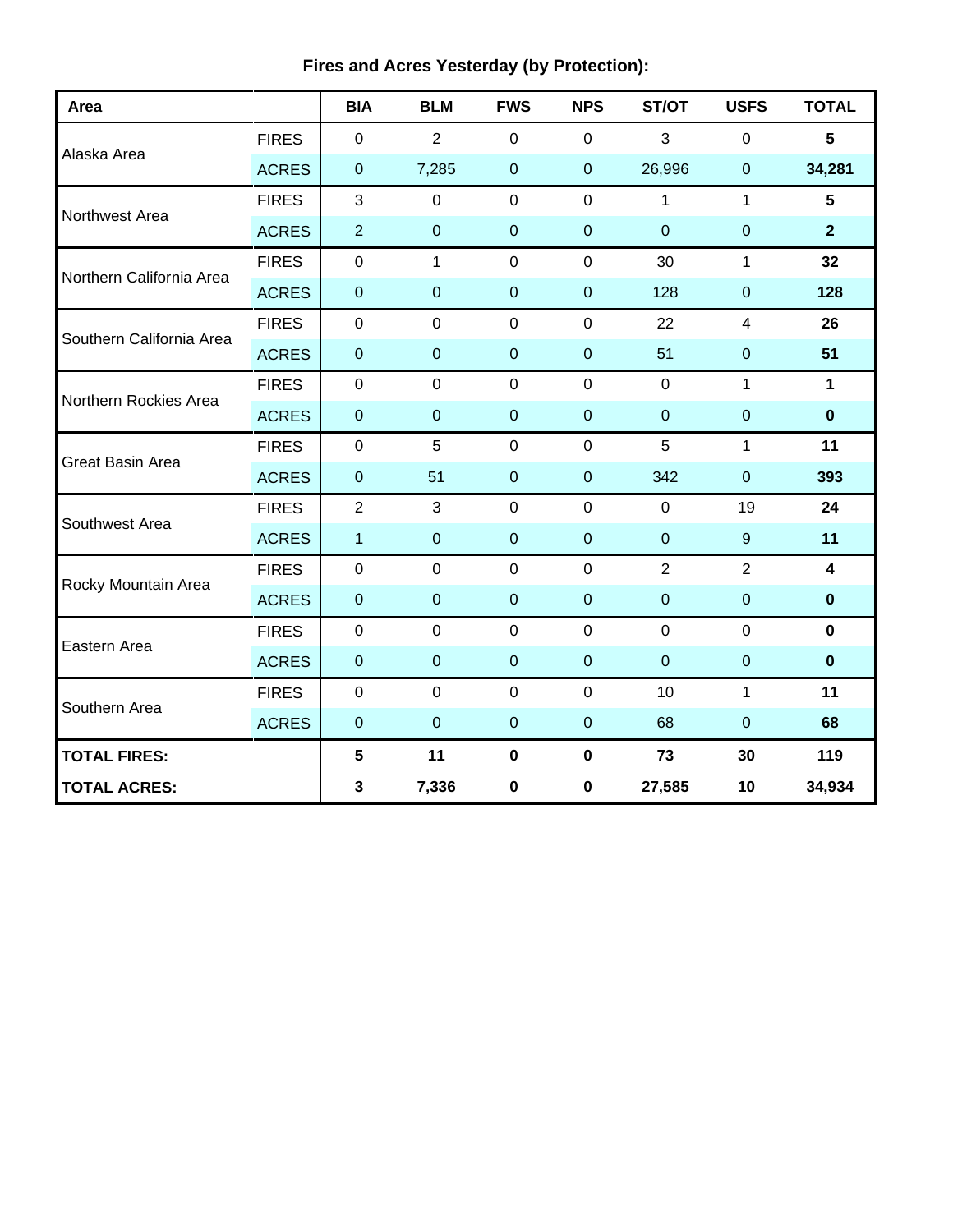**Fires and Acres Year-to-Date (by Protection):**

| Area                     |              | <b>BIA</b>     | <b>BLM</b>     | <b>FWS</b>     | <b>NPS</b>     | ST/OT     | <b>USFS</b>    | <b>TOTAL</b> |
|--------------------------|--------------|----------------|----------------|----------------|----------------|-----------|----------------|--------------|
|                          | <b>FIRES</b> | $\mathbf 0$    | 87             | $\mathbf 0$    | $\mathbf 0$    | 225       | 13             | 325          |
| Alaska Area              | <b>ACRES</b> | $\pmb{0}$      | 379,395        | $\mathbf 0$    | $\pmb{0}$      | 901,552   | $\overline{4}$ | 1,280,951    |
| Northwest Area           | <b>FIRES</b> | 45             | 36             | 6              | $\mathbf 0$    | 144       | 61             | 292          |
|                          | <b>ACRES</b> | 589            | 227            | 22             | $\pmb{0}$      | 164       | 10             | 1,013        |
| Northern California Area | <b>FIRES</b> | $\,6$          | 9              | $\mathbf 0$    | 3              | 1,314     | 76             | 1,408        |
|                          | <b>ACRES</b> | $\overline{2}$ | 13             | $\mathbf 0$    | $\pmb{0}$      | 5,518     | 285            | 5,818        |
| Southern California Area | <b>FIRES</b> | 12             | 24             | 1              | $\overline{7}$ | 1,811     | 225            | 2,080        |
|                          | <b>ACRES</b> | $\bf 8$        | 265            | 100            | 376            | 15,529    | 1,856          | 18,134       |
| Northern Rockies Area    | <b>FIRES</b> | 193            | $\overline{2}$ | $\overline{2}$ | $\pmb{0}$      | 199       | 34             | 430          |
|                          | <b>ACRES</b> | 498            | $\overline{2}$ | 206            | $\pmb{0}$      | 2,503     | 84             | 3,293        |
| Great Basin Area         | <b>FIRES</b> | 10             | 101            | 3              | 12             | 238       | 45             | 409          |
|                          | <b>ACRES</b> | 33             | 3,651          | $\mathbf 0$    | 10             | 2,525     | 4,263          | 10,481       |
| Southwest Area           | <b>FIRES</b> | 286            | 108            | 1              | 6              | 425       | 419            | 1,245        |
|                          | <b>ACRES</b> | 31,410         | 8,537          | $\mathbf 0$    | $\overline{4}$ | 157,123   | 756,390        | 953,464      |
| Rocky Mountain Area      | <b>FIRES</b> | 143            | 35             | 10             | 5              | 731       | 96             | 1,020        |
|                          | <b>ACRES</b> | 4,804          | 1,356          | 130            | 570            | 165,033   | 7,097          | 178,990      |
| Eastern Area             | <b>FIRES</b> | 84             | $\mathsf 0$    | 20             | $\,8\,$        | 4,308     | 249            | 4,669        |
|                          | <b>ACRES</b> | 253            | $\pmb{0}$      | 680            | 10             | 29,786    | 2,602          | 33,331       |
|                          | <b>FIRES</b> | 501            | 3              | 17             | 46             | 19,618    | 494            | 20,679       |
| Southern Area            | <b>ACRES</b> | 96,233         | 65             | 2,541          | 2,449          | 841,863   | 37,041         | 980,193      |
| <b>TOTAL FIRES:</b>      |              | 1,280          | 405            | 60             | 87             | 29,013    | 1,712          | 32,557       |
| <b>TOTAL ACRES:</b>      |              | 133,831        | 393,511        | 3,679          | 3,420          | 2,121,596 | 809,632        | 3,465,668    |

| Ten Year Average Fires (2012 – 2021 as of today) | 25.057    |
|--------------------------------------------------|-----------|
| Ten Year Average Acres (2012 – 2021 as of today) | 1,411,015 |

## **\*\*\*Changes in some agency YTD acres reflect more accurate mapping or reporting adjustments.**

\*\*\*Additional wildfire information is available through the Geographic Areas at **<https://gacc.nifc.gov/>**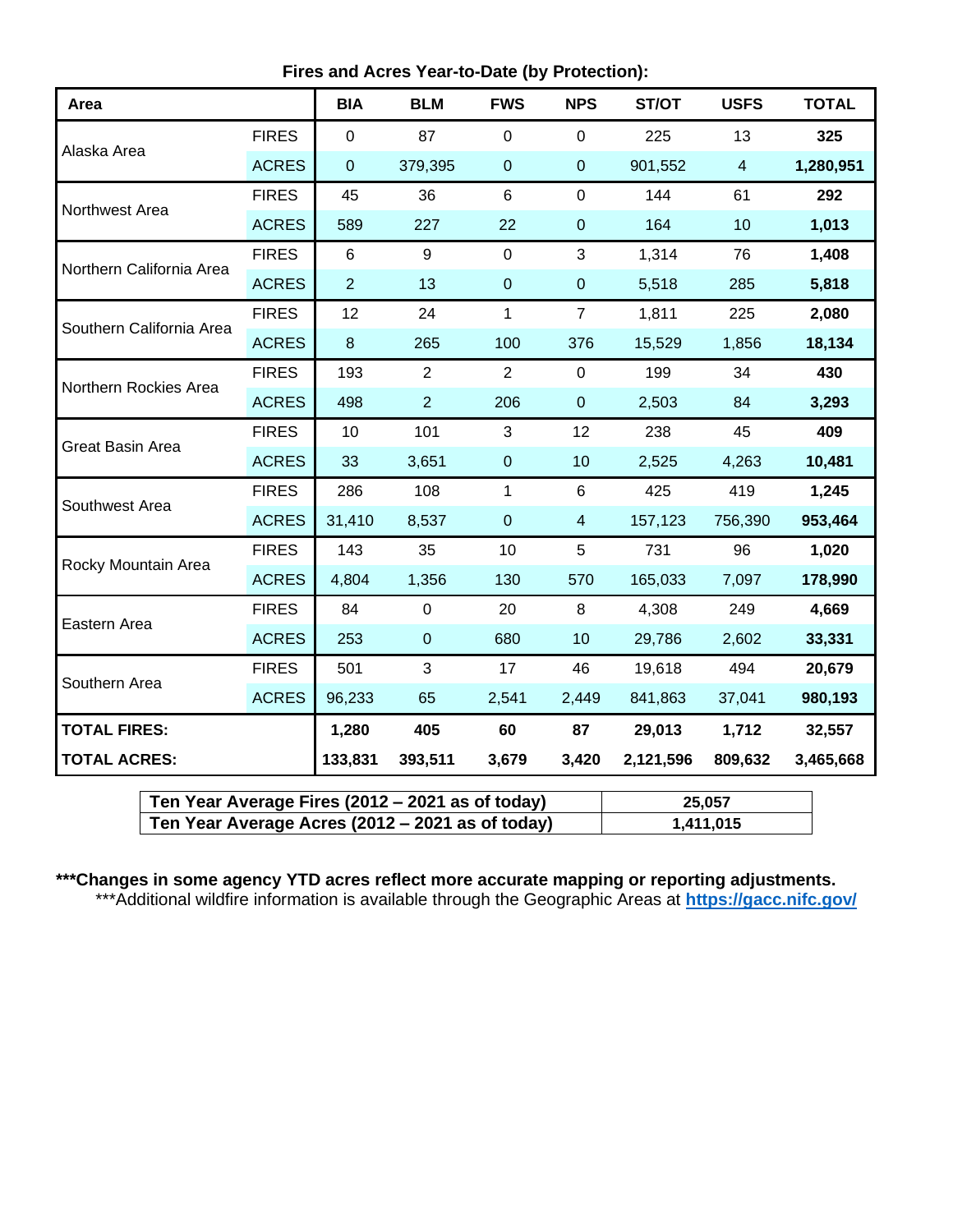## **Canadian Fires and Hectares**

| <b>PROVINCES</b>        | <b>FIRES</b><br><b>YESTERDAY</b> | <b>HECTARES</b><br><b>YESTERDAY</b> | <b>FIRES</b><br>YEAR-TO-DATE | <b>HECTARES</b><br>YEAR-TO-<br><b>DATE</b> |
|-------------------------|----------------------------------|-------------------------------------|------------------------------|--------------------------------------------|
| <b>BRITISH COLUMBIA</b> | 1                                |                                     | 171                          | 2,356                                      |
| YUKON TERRITORY         | $\overline{2}$                   | 69                                  | 27                           | 643                                        |
| <b>ALBERTA</b>          | $\overline{2}$                   | 4,047                               | 452                          | 30,039                                     |
| NORTHWEST TERRITORY     | 5                                | 37                                  | 61                           | 17,077                                     |
| <b>SASKATCHEWAN</b>     | $\Omega$                         | 310                                 | 158                          | 32,326                                     |
| <b>MANITOBA</b>         | $\Omega$                         | 0                                   | 21                           | 6,421                                      |
| <b>ONTARIO</b>          | $\overline{2}$                   | 1                                   | 98                           | 2,391                                      |
| <b>QUEBEC</b>           | 0                                | $\Omega$                            | 274                          | 29,415                                     |
| NEWFOUNDLAND            | $\Omega$                         | $\Omega$                            | 31                           | 668                                        |
| <b>NEW BRUNSWICK</b>    | $\Omega$                         | $\Omega$                            | 146                          | 123                                        |
| <b>NOVA SCOTIA</b>      | $\Omega$                         | 0                                   | 77                           | 3,361                                      |
| PRINCE EDWARD ISLAND    | $\Omega$                         | $\Omega$                            | $\overline{2}$               | $\Omega$                                   |
| <b>NATIONAL PARKS</b>   | $\Omega$                         | $\Omega$                            | 49                           | 165                                        |
| <b>TOTALS</b>           | 12                               | 4,464                               | 1,551                        | 124,984                                    |
| *1 Hectare = 2.47 Acres |                                  |                                     |                              |                                            |

**Predictive Services Discussion:** Isolated mixed wet and dry thunderstorms will develop over portions of eastern Nevada, northern Arizona, and much of Utah. Scattered to numerous wet monsoonal thunderstorms will continue over eastern Arizona, much of New Mexico, and the Colorado Rockies as a cold front moves southwest across these areas. Flooding and debris flows are possible on recent burn scars, especially in northern New Mexico, and temperatures will be 5-15°F cooler than previous days behind the cold front. As the cold front pushes south in Texas and east into the Appalachians, thunderstorms will develop. Well above normal temperatures will continue on the West Coast with low relative humidity. Warm and dry conditions are expected across much of Alaska, with gusty southerly winds over the western half of the state and in the Alaska Range gaps. The warmest and driest conditions will be over eastern portions of the Interior, with isolated thunderstorms possible along the Canadian border.

<http://www.predictiveservices.nifc.gov/outlooks/outlooks.htm>